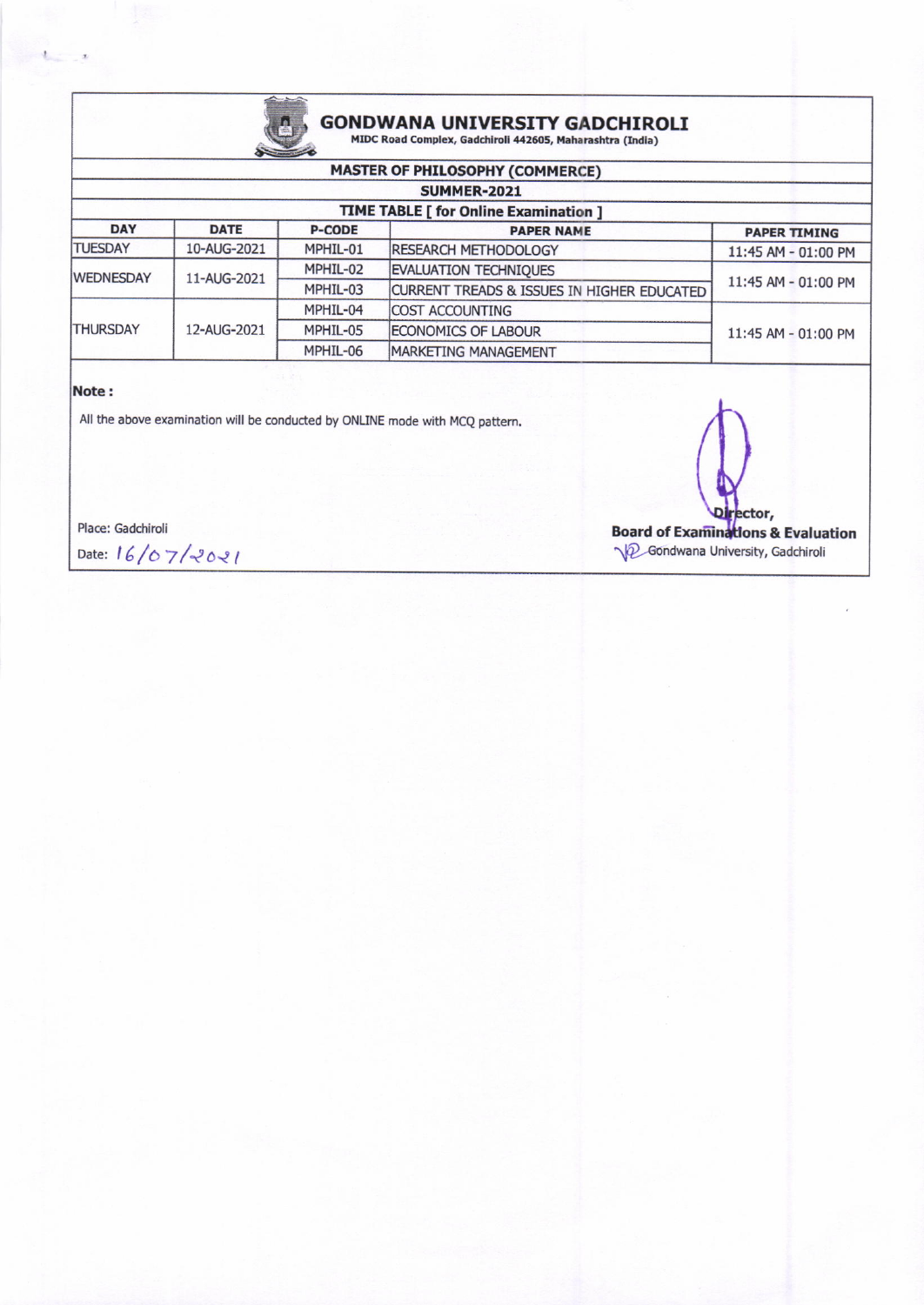

## **GONDWANA UNIVERSITY GADCHIROLI** MIDC Road Complex, Gadchiroli 442605, Maharashtra (India)

### POST GRADUATE DIP.IN INDUSTRIAL RELATION & PERSONAL MGMT (PGDIRPM)

| SUMMER-2021<br><b>TIME TABLE [ for Online Examination ]</b> |             |                    |                                      |                     |  |
|-------------------------------------------------------------|-------------|--------------------|--------------------------------------|---------------------|--|
|                                                             |             |                    |                                      |                     |  |
| <b>TUESDAY</b>                                              | 10-AUG-2021 | DIRPM1             | <b>IPRINCIPLES OF MANAGEMENT</b>     | 03:15 PM - 04:30 PM |  |
| <b>WEDNESDAY</b>                                            | 11-AUG-2021 | DIRPM <sub>2</sub> | <b>INDUSTRIAL RELATIONS</b>          | 03:15 PM - 04:30 PM |  |
| <b>THURSDAY</b>                                             | 12-AUG-2021 | DIRPM3             | <b>IPERSONAL MANAGEMENT</b>          | 03:15 PM - 04:30 PM |  |
| <b>FRIDAY</b>                                               | 13-AUG-2021 | DIRPM4             | <b>LABOUR LEGISLATION IN INDIA</b>   | 03:15 PM - 04:30 PM |  |
| <b>SATURDAY</b>                                             | 14-AUG-2021 | DIRPM5             | LABOUR WELFARE & SOCIAL SECURITY     | 03:15 PM - 04:30 PM |  |
| <b>TUESDAY</b>                                              | 17-AUG-2021 | DIRPM6             | INDUSTRIAL SOCIOLOGY & COMMUNICATION | 03:15 PM - 04:30 PM |  |

#### Note:

All the above examination will be conducted by ONLINE mode with MCQ pattern.

Place: Gadchiroli

Date: 16/07/2021

ttor, **Board of Examinations & Evaluation** Condwana University, Gadchiroli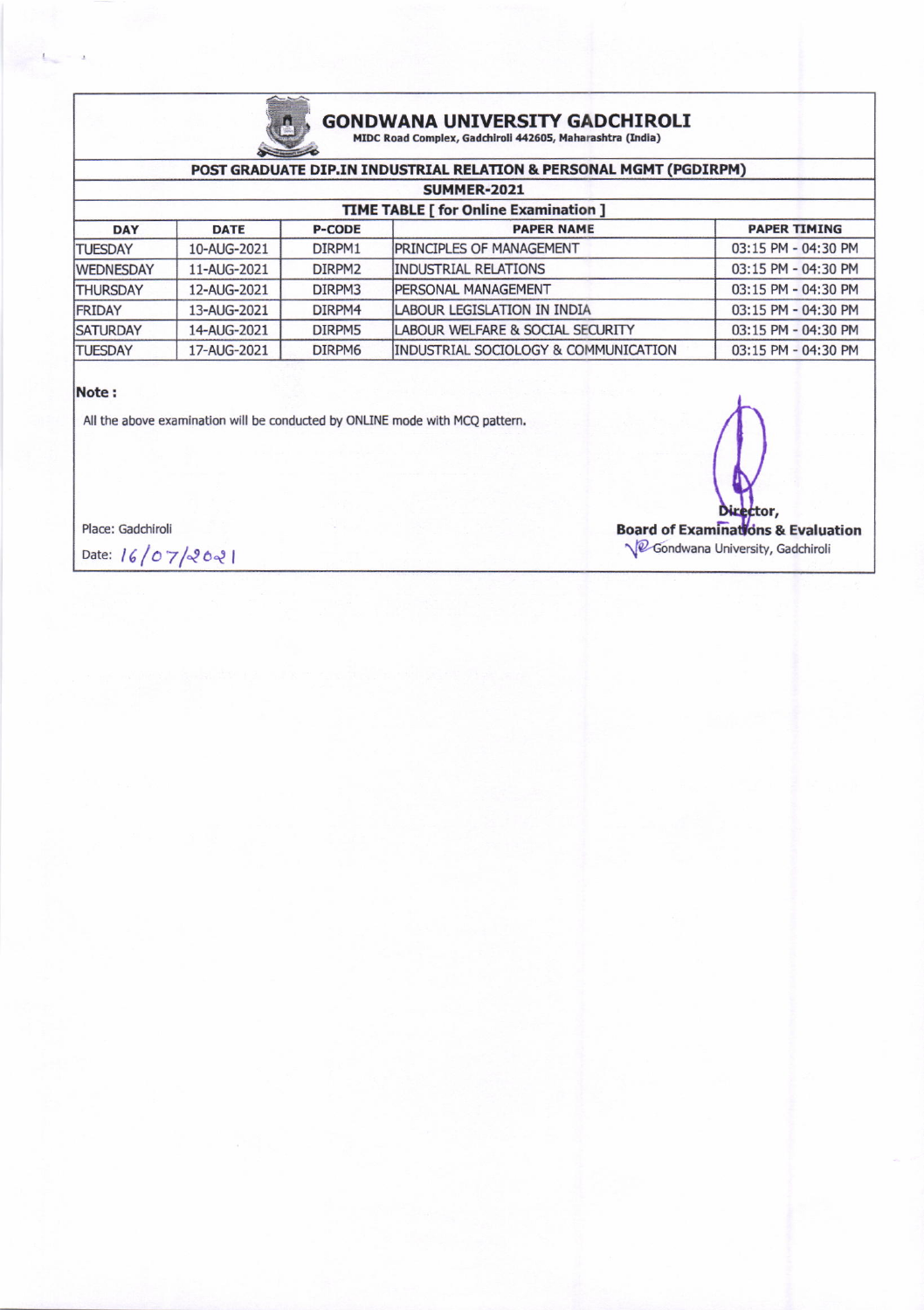

## GONDWANA UNIVERSITY GADCHIROLI<br>MIDC Road Complex, Gadchiroli 442605, Maharashtra (India)

| FIRST SEMESTER POST GRADUATE DIP.IN COMPUTER COMMERCIAL APPLICATION(PGDCCA)(CBCS PATTERN) |             |               |                                             |                     |  |  |
|-------------------------------------------------------------------------------------------|-------------|---------------|---------------------------------------------|---------------------|--|--|
| <b>SUMMER-2021</b>                                                                        |             |               |                                             |                     |  |  |
| <b>TIME TABLE [ for Online Examination ]</b>                                              |             |               |                                             |                     |  |  |
| <b>DAY</b>                                                                                | <b>DATE</b> | <b>P-CODE</b> | <b>PAPER NAME</b>                           | <b>PAPER TIMING</b> |  |  |
| <b>TUESDAY</b>                                                                            | 10-AUG-2021 | PCCCAT101     | COMMERCIAL PRACTICE                         | 03:15 PM - 04:30 PM |  |  |
| <b>WEDNESDAY</b>                                                                          | 11-AUG-2021 | PCCCAT102     | <b>INFORMATION COMMUNICATION TECHNOLOGY</b> | 03:15 PM - 04:30 PM |  |  |
| <b>THURSDAY</b>                                                                           | 12-AUG-2021 | PCCCAT103.1   | <b>OFFICE AUTOMATION</b>                    | 03:15 PM - 04:30 PM |  |  |
|                                                                                           |             | PCCCAT103.2   | MEDIA MANAGEMENT                            |                     |  |  |
| <b>FRIDAY</b>                                                                             | 13-AUG-2021 | PCCCAT104.1   | PROGRAMMING TECHNIQUE WITH C                | 03:15 PM - 04:30 PM |  |  |
|                                                                                           |             | PCCCAT104.2   | <b>PC-MAINTENANCE</b>                       |                     |  |  |

### Note:

All the above examination will be conducted by ONLINE mode with MCQ pattern.

Place: Gadchiroli

Date:  $16/07/2021$ 

tor, Board of Examinations & Evaluation<br>
V Condwana University, Gadchiroli V<sup>O</sup> Gondwana University, Gadchiroli